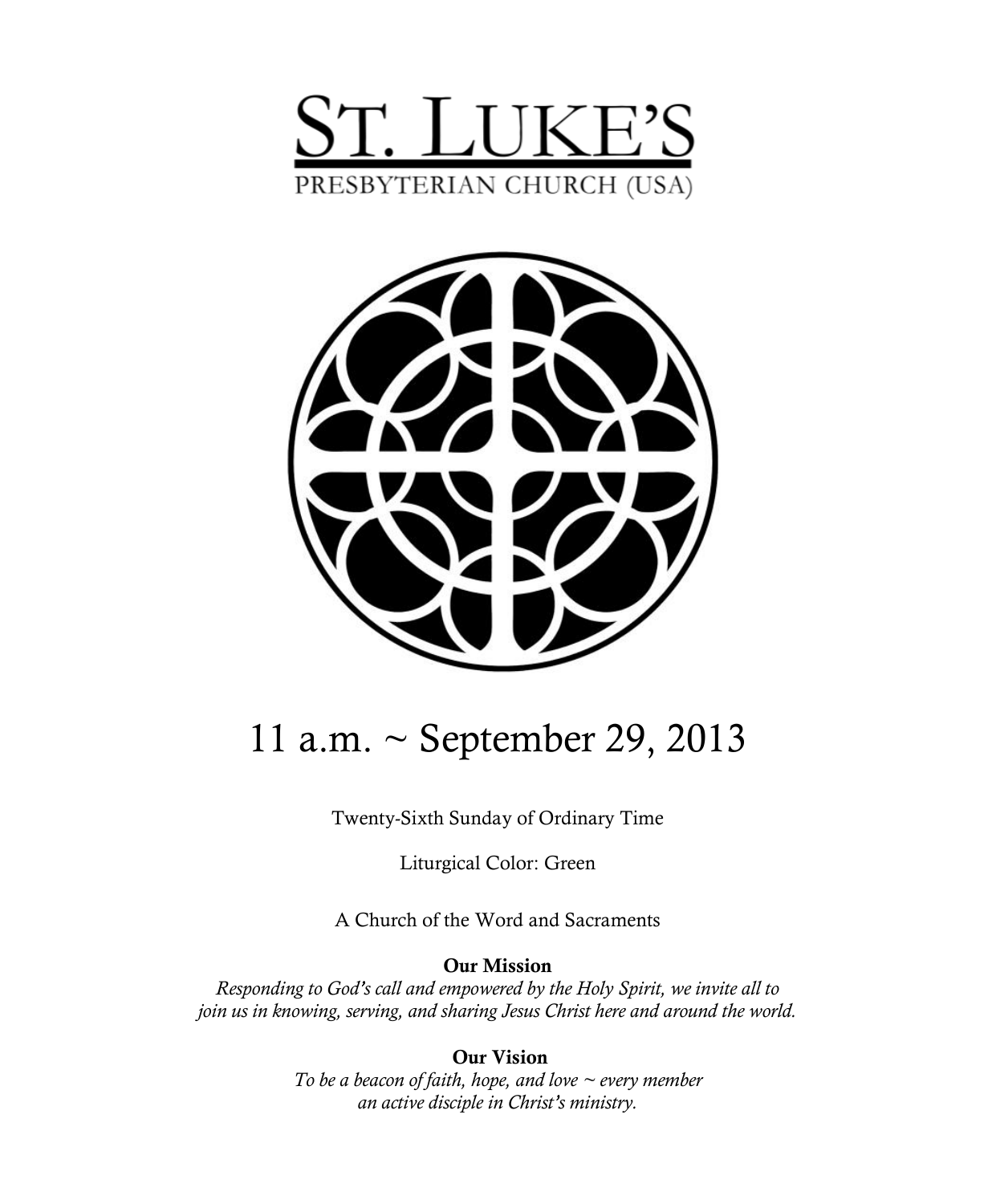#### 2 **\*congregation standing;** † **seating of worshippers.**

#### We Assemble in God's Name

#### In Preparation for Worship

*Your goodness goes before us, O Holy Redeemer, and the upright rejoice in Your radiant splendor. Your touch turns deserts into pools of living water. As You embrace the land, its yield abounds. With wisdom You implant, we shall proclaim Your virtue. Through our Savior Christ Jesus we shall sing Your praise without ceasing. Amen.*

Prelude *If You But Trust in God to Guide You* arr. David Cherwien

#### Gathering Prayer of Adoration Gathering Prayer of Adoration Jason Whitener

\*Call to Worship Psalm 91 Leader: You who live in the shelter of the Most High will say, "My God, in Whom I trust." **People: No evil shall befall those who make the Lord their refuge, the Most High their dwelling place.** Leader: God will deliver those who love the Lord and call on God's name. **People: When they call, God will answer, be with them in trouble, and show them salvation. All: Let us worship God!** 

 **†\*Processional Hymn #464** *Joyful, Joyful We Adore Thee* **HYMN TO JOY** 

Celebration of Community Shannon Dill Minute for Thornwell Mission Team  $J$ ulie Knotts

| *Invitation to Confession | Change My Heart, O God | CHANGE MY HEART |
|---------------------------|------------------------|-----------------|
|                           | (see music on page 5)  |                 |

\*Call to Prayer

Leader: The Lord be with you. **People: And also with you.** Leader: Let us pray.

#### \*Prayer of Confession (in unison)

**God of grace, we stand in need of Your forgiveness. Desiring to be rich, we fall into temptation. Love of money sometimes ensnares us. Enough does not satisfy. We become prosperous in our own eyes, and poor in Your sight. Through Christ the Giver of life, rescue us from self-destruction. Amen.**

\*Assurance of Forgiveness

#### **†**\*Gloria Patri

**Glory be to the Father, and to the Son, and to the Holy Ghost; as it was in the beginning, is now, and ever shall be, world without end. Amen. Amen.**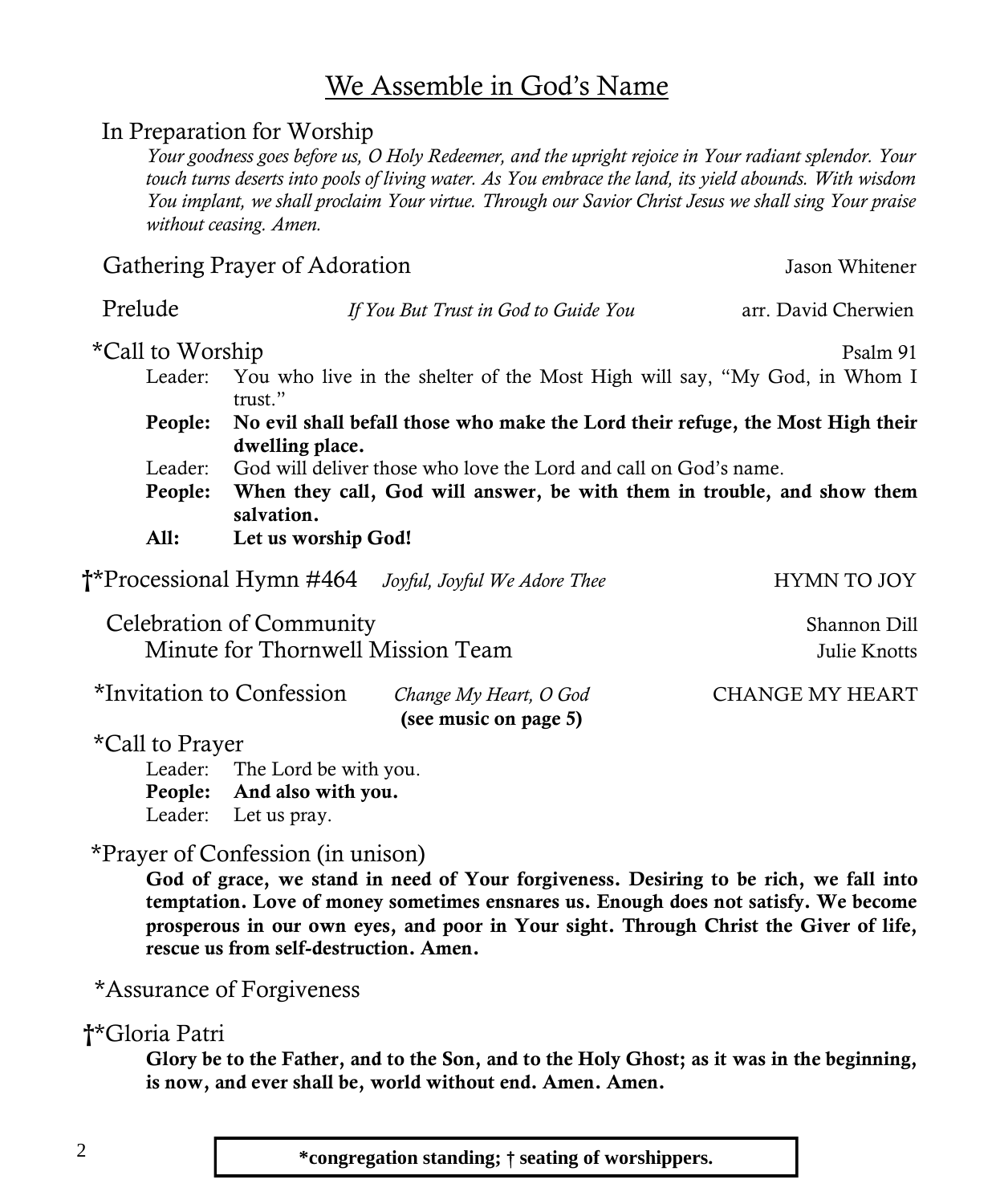3

### We Hear God's Word Proclaimed

Tell Us Our Story **Catherine Anne Thomas** 

Children are always welcome to stay in worship.

However, if you prefer, parents of children may take them to the nursery. Parents of children in pre-k and kindergarten may take them to the Faithful Friends Class in Room 121.

Morning Prayer & The Lord's Prayer  $\blacksquare$  Jason Whitener

**Our Father Who art in heaven, hallowed be Thy name. Thy kingdom come, Thy will be done, on earth as it is in heaven. Give us this day our daily bread; and forgive us our debts, as we forgive our debtors; and lead us not into temptation, but deliver us from evil. For Thine is the kingdom and the power and the glory, forever. Amen.**

Old Testament Reading *Psalm 91:1-6, 14-16* Jennie Burroughs

Page 516-517

Leader: The Word of the Lord. **People: Thanks be to God.** 

(Parents may return to their seats following the Old Testament reading.)

**New Testament Reading** *1 Timothy 6:6-16 Jason Whitener* 

Page 1036-1037 Leader: The Word of the Lord. **People: Thanks be to God.**

Sermon *The Best Defense is a Good Offense. . .and Vice Versa"* Jason Whitener

### We Respond to God's Word

\*The Apostles' Creed (in unison) Phil Brown

**I believe in God the Father Almighty, Maker of heaven and earth, and in Jesus Christ His only Son our Lord; Who was conceived by the Holy Ghost, born of the Virgin Mary, suffered under Pontius Pilate, was crucified, dead, and buried; He descended into hell; the third day He rose again from the dead; He ascended into heaven, and sitteth on the right hand of God the Father Almighty; from thence He shall come to judge the quick and the dead. I believe in the Holy Ghost; the holy catholic church; the communion of saints; the forgiveness of sins; the resurrection of the body; and the life everlasting. Amen.**

Offering & Offertory *From All That Dwell Below the Skies* Gordon Young Chancel Choir

From all that dwell below the skies, let the Creator's praise arise: let the Redeemer's name be sung. Through every land, by every tongue. Eternal are Thy mercies Lord; Eternal truth attends Thy word. Thy praise shall sound from shore to shore, till suns shall rise and set no more. *(Isaac Watts)*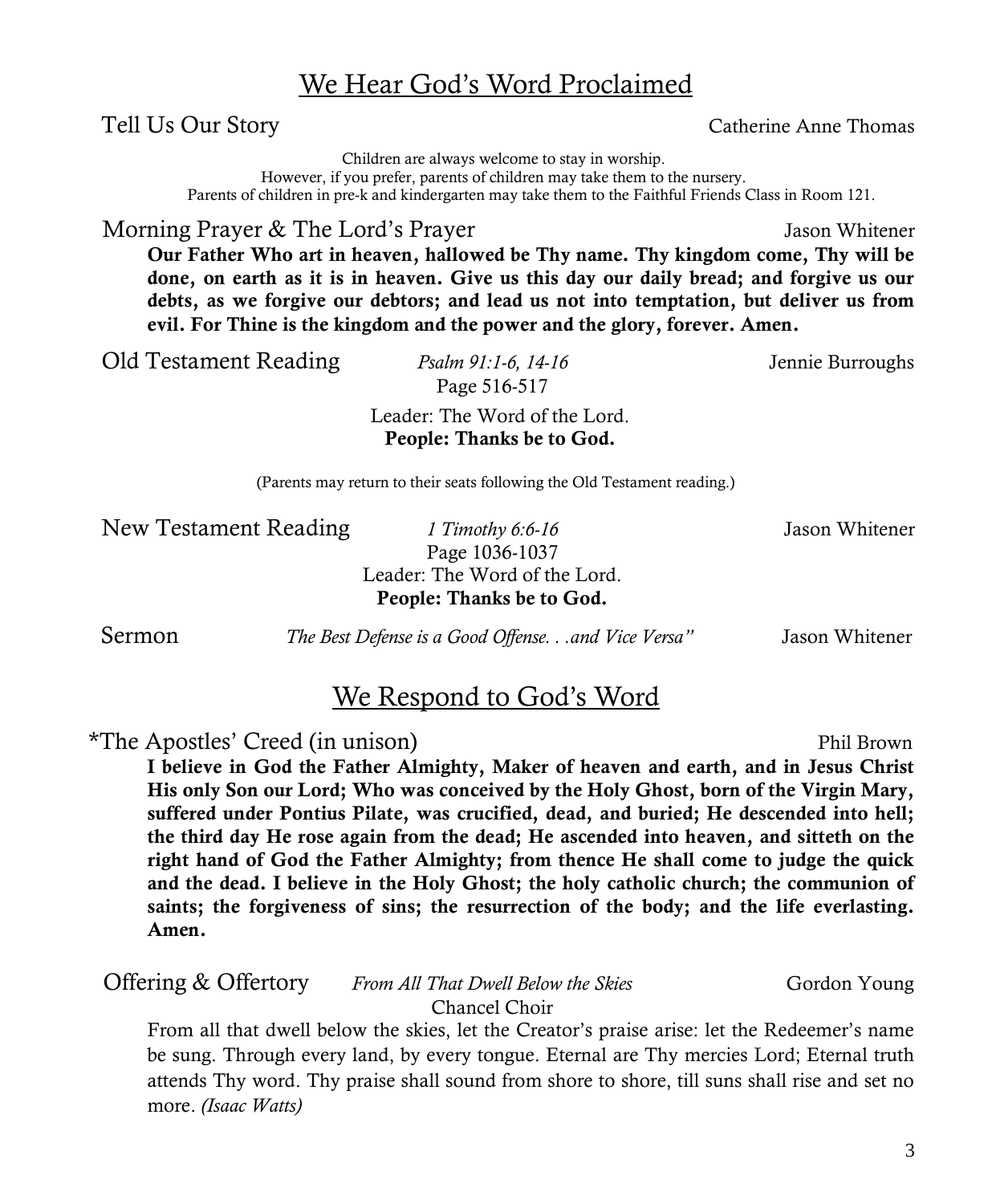\*Doxology

**Praise God, from Whom all blessings flow; Praise Him, all creatures here below; Praise Him above ye heavenly host; Praise Father, Son, and Holy Ghost. Amen.**

\*Prayer of Dedication

### We Go in God's Name

| *Sending Hymn #307                                                                                                                                            | Fight the Good Fight                                | <b>DUKE STREET</b> |  |  |
|---------------------------------------------------------------------------------------------------------------------------------------------------------------|-----------------------------------------------------|--------------------|--|--|
| *Benediction                                                                                                                                                  |                                                     |                    |  |  |
| *Benediction Response                                                                                                                                         | <i>What Does the Lord Require?</i><br>Chancel Choir | Jim Strathdee      |  |  |
| What does the Lord require of you? To seek justice and love kindness and walk humbly with<br>your God. (Micah 6:8)                                            |                                                     |                    |  |  |
| *Postlude                                                                                                                                                     | Pasticcio                                           | Jean Langlais      |  |  |
| We would like to thank Jill Hudson for playing for our worship service this morning.                                                                          |                                                     |                    |  |  |
| <b>Flowers</b><br>The sanctuary flowers are given to the Glory of God and in loving memory<br>of Nancy Swing Cutler by Tim, Louanne, Parker and Brown Cutler. |                                                     |                    |  |  |

Serving Today **Acolytes: Crucifer:** Allie Hearn, **Candle Lighter:** Christine Turnbull, **Bible Bearer:** Emma Parker, **Bell Ringer:** Matthew Turnbull **Faithful Friends:** Niki & Jack Rabren **Chancel Guild:** Jared & Linda Elliot **Greeters:** Ted Guerrant, Meg, David, Alex & Emily Wallace **Continental Breakfast:** Sheri, Steve, Sam & Ansley Wassell **Nursery Supervisor:** Emily Ritzler **Open/Close:** Steve Klein **Sound Crew:** Brad Troha **Ushers:** Jack Fields - captain; Gary Phipps, David Wallace, Phil & Ginger Williams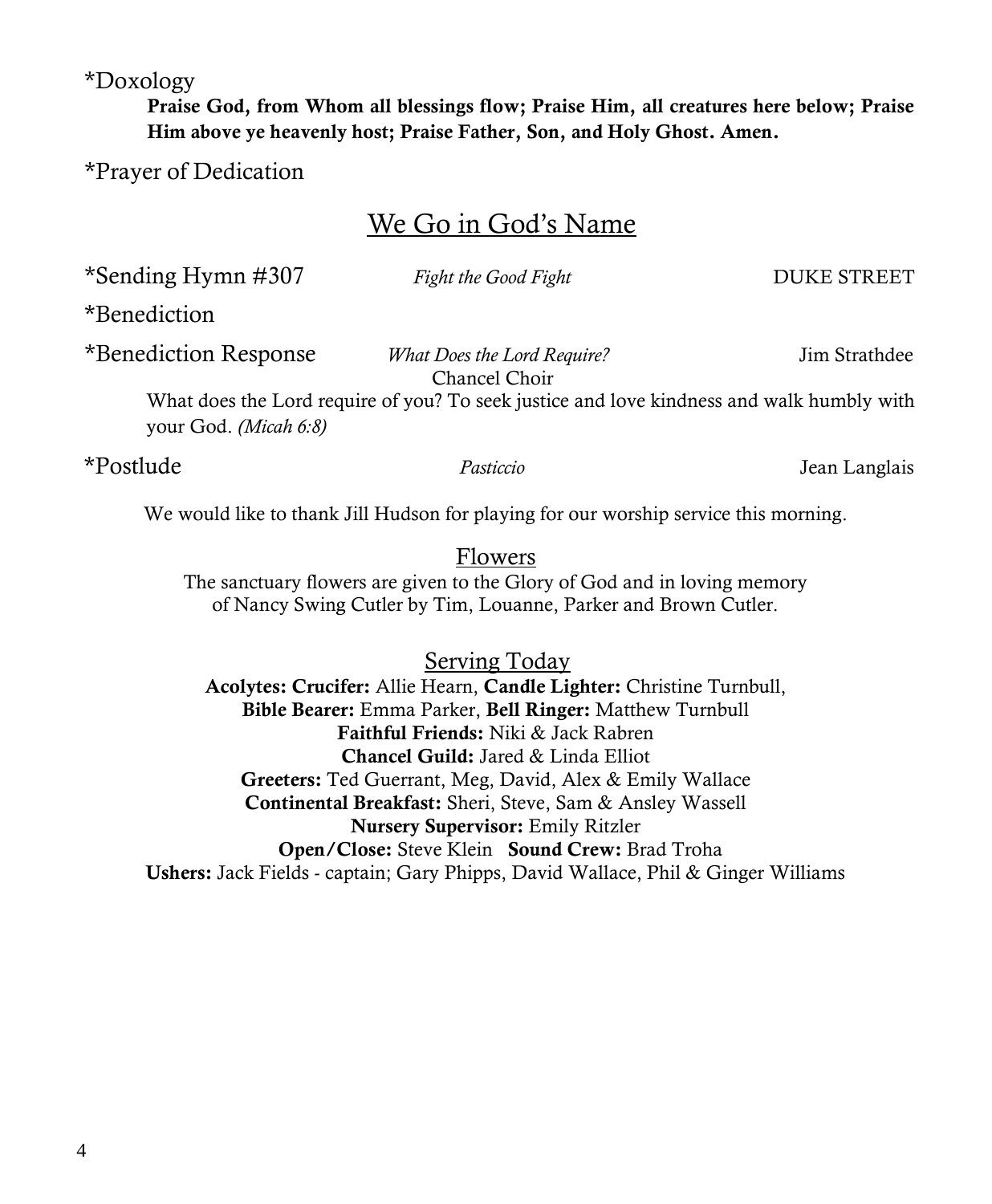

Words and music: Eddie Espinosa © 1982 Mercy/Vineyard Publishing. All rights reserved. Reprinted under OneLicense.net A-719333.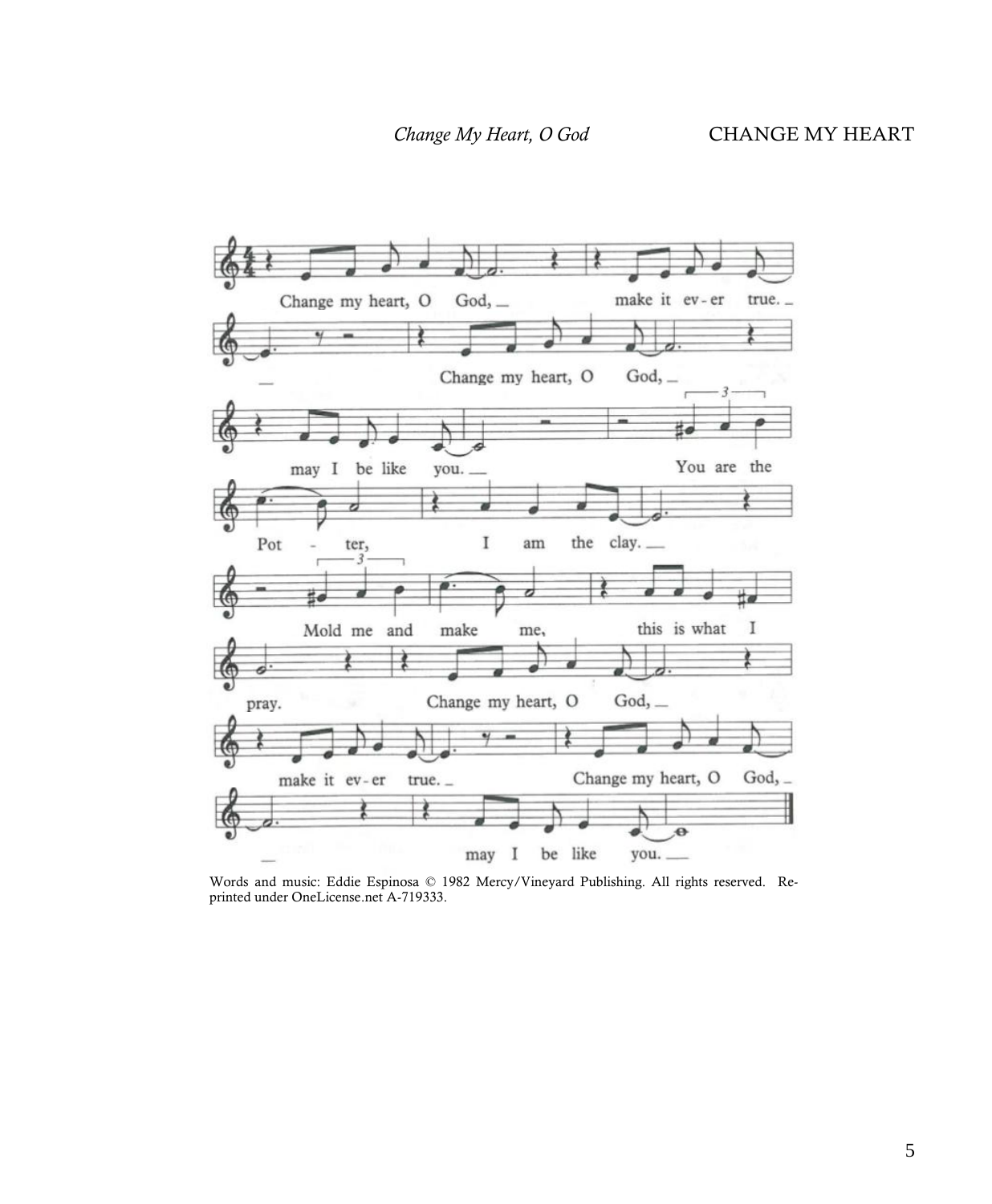**Thornwell Home Christmas Offering:** For 138 years, Thornwell Home for Children has helped children who suffer from neglect, abuse and abandonment. Thousands of children have been offered hope, healing and successful life stories. St. Luke's Presbyterian Women has supported Thornwell for over 30 years with a special Christmas Offering collected **throughout the month of October**. Per our St. Luke's tradition we ask that everyone contribute a donation in lieu of sending Christmas cards to your St. Luke's Family! Last year we were able to send a wonderful Christmas gift of approximately \$3400 for one of the children's cottages. Throughout the month of October, there will be pew envelopes as well as envelopes and information in the lobby. Please look for PW helpers with Santa hats and red aprons to assist with the collections after each worship service. You may also donate by using the special pew envelopes and placing your contribution in the offering plate. Thank you for helping to brighten a child's Christmas morning! Please make **checks payable to Presbyterian Women.** 

**Tartan Trot:** The Tartan Trot team would like to thank all of our generous sponsors! Every single contribution is greatly appreciated. If you haven't already, it is not too late to sponsor. We welcome your support any time. Sponsor cards can be found at the Tartan Trot table in the lobby, or you can contact Laura Singley ([laurasingley@att.net\)](mailto:laurasingley@att.net) for more information. Receive one entry for the "Sponsor Raffle" for every \$100 donated. Raffle prizes will be awarded every Sunday the month before the race.

#### **2014 Tartan Trot Sponsors**

Armstrong-Burton / Ballow / Barbin / Barnhart / Billions / Bowes / Bradley / Bridges / Brown / Brown / Bryant / Buchholz / Burroughs / Cashwell / Catlett / Caverhill / Clay / Cole / Cronan / Crow / Crutchfield / Crutchfield / Cummiskey / Cutler / Dill / Dixon / Elkins / Fischer / Goodwin / Guerrant / Hamlin / Hardy / Herrick / Highland Design Gallery / Hill / Hull / Humphrey / Igleheart / Jester / Johnson / Joyce / Kammerer / Keohane / King / Kitchens / Klein / Kratzenberg / Kruse / Lemaster / Martin / Martin / Mayhall / McAlarney / McGoldrick / McGurk / McKenney / McKenney / McKinney / Miller / Moore / Moss / Munn / Nall / Norton Benefit Group (Moreland) / Painter / Perry / Phipps / Pile / Price / Price / PrintWave / Radloff / Reed / Reid / Rice / Ryan-Loerch / Sargent / Schell / Sedberry / Shelton / Shelton / Shipley / Singley / Slater / Spears / Starling / Stewart / Strickland / SunTrust Mortgage / Thelen / Thornton Law Firm / Turner / Underhill / Unold / Vail / Valdes / Voigt / Wallace / Wasserman / Whitcomb / Williams / Wolfe / Womack / Woodsides / Young.

**Family Promise:** A special thanks to all who participated in our third week of hosting Family Promise. Looking forward, we will have another week of volunteer opportunities November 24-December 1. **Newsletter:** To view the latest Family Promise Newsletter, go to http://www.familypromisenfd.org/newsletter.html or pick up a copy in the lobby or narthex kiosks.

**Men's Breakfast, Saturday, October 5, (one week earlier than usual), at 8 a.m.:** Cystic fibrosis is a complex disease that affects most critically the lungs, and may affect the pancreas, liver and intestines. Come to St. Luke's Men's Breakfast on Saturday, October 5 to learn more about this disease from one of our own, Nael McCarty. Nael has been intensely engaged in research of cystic fibrosis for many years. He will share his knowledge of the disease and his unique perspective as a researcher. This is a perfect way to start your first Saturday in October with a hearty, tasty breakfast, warm fellowship, and new learning! Questions? Contact Daryl Moore at ddmoore@yahoo.com, or H: 770-395-6278, Cell: 404-993-6203. Note: St. Luke's women and their guests are always welcome.

**Dessert With Your Deacon on Saturday, October 5:** Would you like to get connected to more people at St. Luke's but are wondering how? We are planning a wonderful evening of fellowship for all St. Luke's members to meet their Deacons. On Saturday evening, October 5, from 6:30-8:30 p.m., some of our Deacons will host small group get togethers in their homes. Families are encouraged to drop by for a quick dessert or visit for the whole time. Please sign up on the poster in the main church lobby and then stay tuned for more information on locations and directions. We hope to see you there!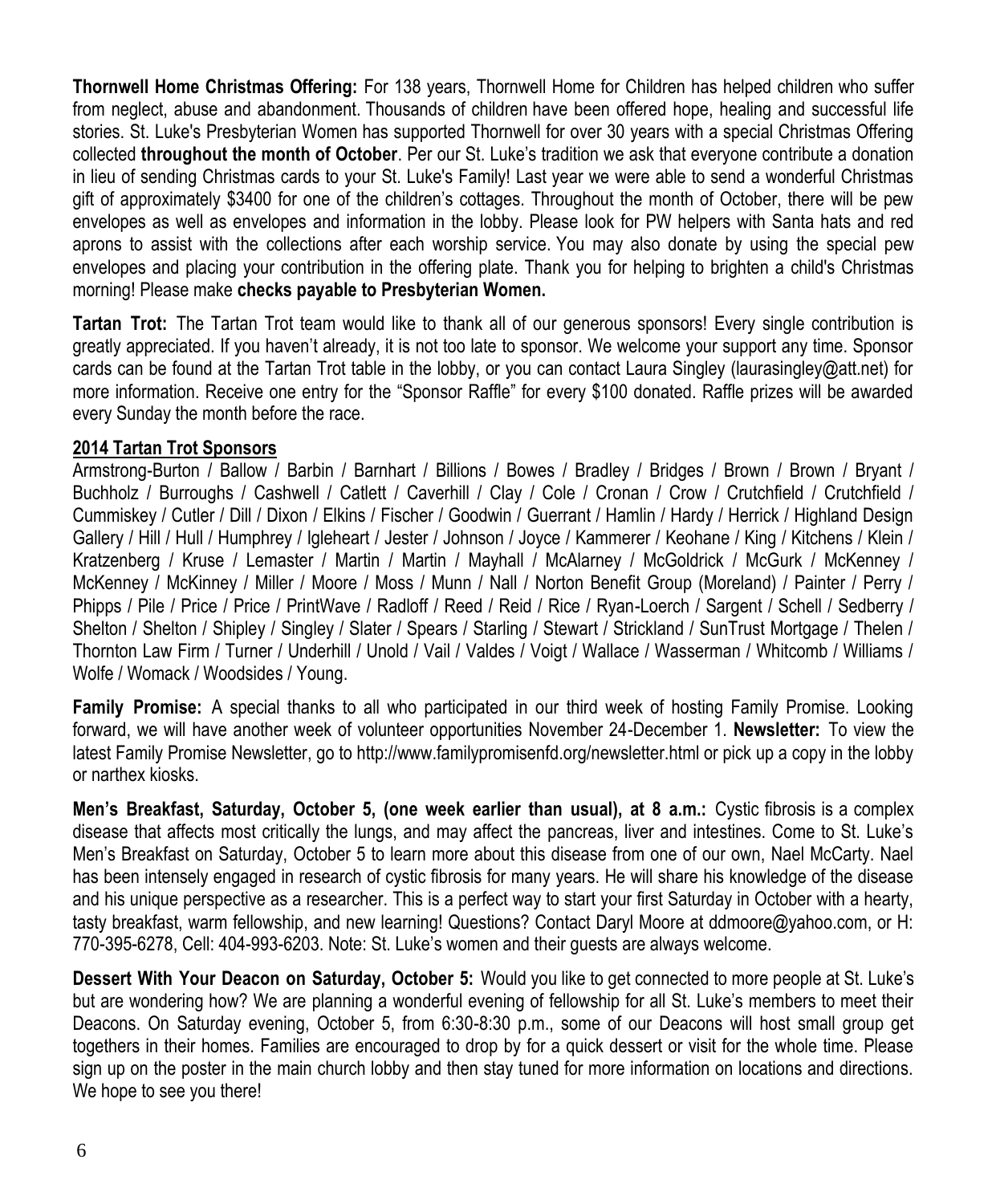.**Peacemaking Offering, Sunday, October 6:** The Peacemaking Offering supports the peacemaking efforts of the church at every governing body level and provides an opportunity to witness to God's gift of peace in the world. As Presbyterians enter this Season of Peace, the people of Syria are on our hearts and minds. Please stand in the gap to promote peace and to offer healing and assistance to meet the most vulnerable of the Syrian people by designating your gift to the "crisis in Syria". There will be special envelopes in the pew racks for you to make your donation.

**Inquirers' and New Members' Class:** Our next series of classes will be held every Sunday, **October 13 through November 10**, from 9:30 to 10:30 a.m. in the Session Room, #109. The class will be led by Jason Whitener and St. Luke's members. If you are interested in knowing more about St. Luke's and/or want to join the church and be part of this class, please contact Jason at jasonwhitener@slpres.org or 770-393-1424 ext. 223.

### KNOW

**FEAST for ALL!** More details are in the brochures which can be found on our website, [www.slpres.org,](http://www.slpres.org) in the lobby, in the narthex, or in the Sheppard Hall lobby. You can also sign up weekly on the blue pew cards, or call Sally Hawkins in the church office by noon on Monday. To access the menu for Wednesday Night Dinners go to http://www.slpres.org/fellowship.asp and click on "click here to view Fall 2013 menu" or check a copy of the menu on the lobby bulletin board.

**Mom's Group Fall Study, "Sticky Faith":** For moms of infants through elementary age and beyond. We will meet every Wednesday through November 6, from 10 - 11 a.m. Child care is available with a reservation. Contact Shannon Dill, shannondill@slpres.org, to register!

**Men's Bible Study:** Meets every Friday, year round, 6:40 - 8 a.m. in the Parlor, Room 145, and is led by Dave Elkins. Gather with other men before you start your day to share in Bible study and fellowship. We are studying First John.

**Cursillo:** The next Cursillo Weekend is **Thursday, October 31 through Sunday, November 3, 2013** at the Pinnacle Retreat Center in Clayton, Georgia. What is Cursillo? Cursillo is a three-day, lay-led spiritual renewal weekend that presents a short course in living life in Christ to help Christians become more deeply rooted in their faith by focusing on God's unconditional love and Christ's call to service. Cursillo is not designed to change what you believe, but to help you realize the full abundance and grace of that belief. It has also been described as three days of singing, worship, laughter, prayer, fellowship, and thinking about what God has planned for you. Contact: Debi ([debi.elkins@att.net\)](mailto:debi.elkins@att.net) and Dave Elkins [\(d.elkins@att.net\)](mailto:d.elkins@att.net) at 770-458-6415; or anyone at SLPC who has attended; or see the website for more information: [www.g](http://www.signupgenius.com/go/805084CAFAF28A75-slpc3)eorgiapresbyteriancursillo.com.

#### *Adult Sunday School ~ Next Sunday ~ 9:30-10:30 a.m.*

**Faith Foundations, Room 232:** We are studying the Gospel of Matthew with emphasis on the Church as an earthly manifestation of the kingdom of God. Lesson: The Genesis of Jesus.

**FINCH (Families in Christ), Room 203:** This class brings together parents and adults to learn and grow in their faith and their ability to share that faith with their families. We are currently studying the video series "Basic" which explores the basics of the Church as scripture intended it to be. The author says, "God doesn't want us to have to follow Him alone. This is why He gave us the church."

**The New Testament - The Historical Jesus,** Room 145, Parlor: This is a series of DVD lectures by Professor Bart D. Ehrman, James A. Gray Distinguished Professor at the University of North Carolina at Chapel Hill. Dr. Ehrman's lectures will extend into early December, 2013.

*Continued on page 8*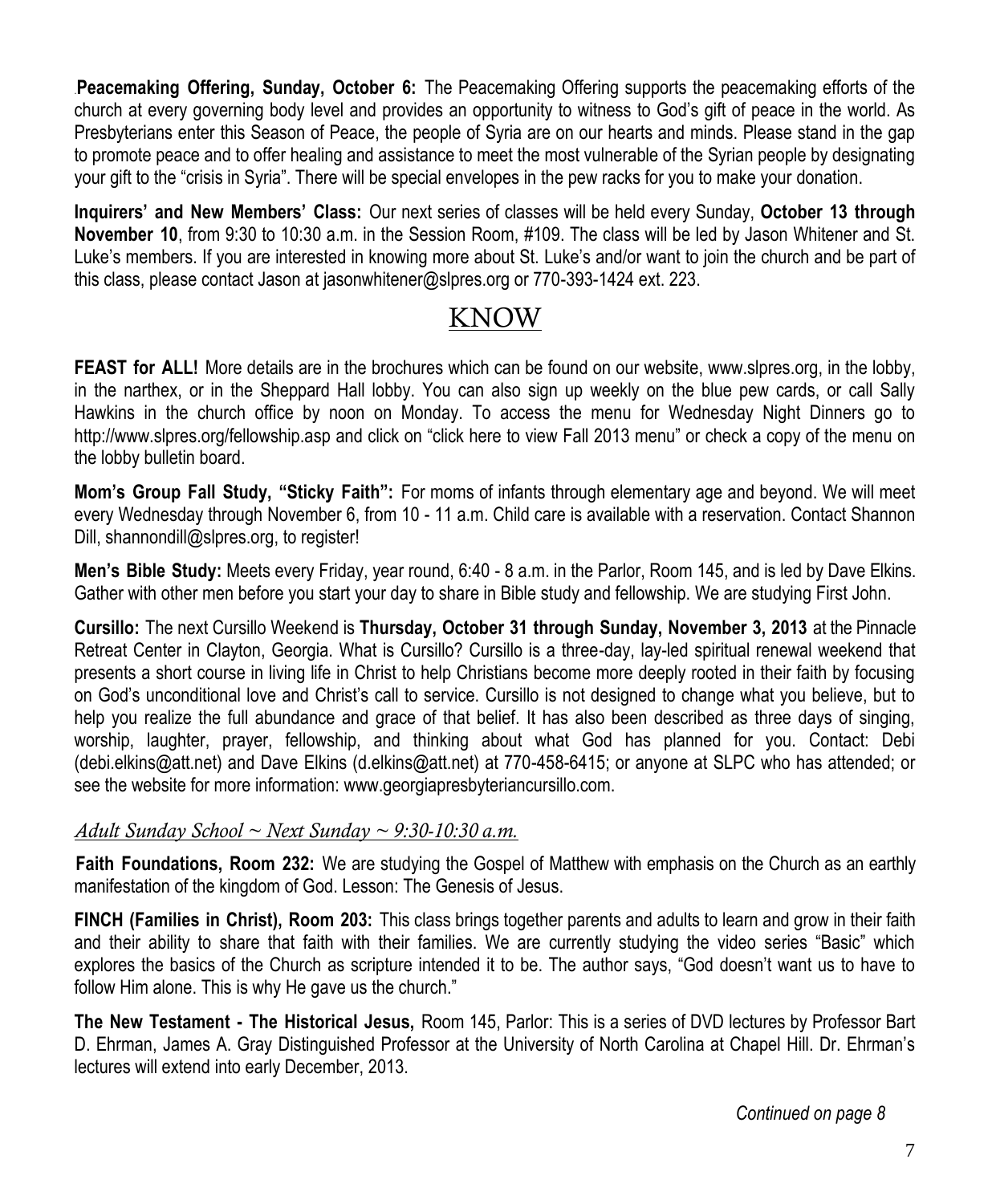**Seasons of the Spirit, Room 231-233:** A biblically-based discussion class following the revised common Lectionary. Lesson: Do we believe the words of the old hymn, "Trust and obey; there is no other way?" (Luke 17:5-10)

**Soul Food, Room 235, Finding Sustenance for Faithful Living:** Fellowship, study and discussion on a range of topics related to spirituality in our lives. The "Thoughtful Christian" curriculum provides the source material for this class.

Questions? Contact Shannon Dill, shannondill@slpres.org.

**Marta Breeze Cards:** During the summer months, four Sunday School classes - Faith Foundations, The New Testament, Seasons of the Spirit, and Soul Food - have contributed \$450 toward Marta Breeze Cards for Journey, formerly called the Druid Hills Men's Night Shelter. Journey can purchase the tickets at half price, so we have donated money for the men to take 300 trips on Marta!

#### *St. Luke's Presbyterian Women (SLPW)*

**Coordinating Team Meeting:** Tuesday, October 1, 7-8 p.m. in the Parlor, Room 145. **Circle Meetings** (All Circle meetings are held in the Parlor, Room 145.) **Monday, October 7,** 9:30-11 a.m. (Child care is available for this circle.) **Monday, October 7,** 7:30-9 p.m. **Tuesday, October 8**, 9:30-11 a.m.

**Circle item for October:** Contributions to the Thank Offering. **Book Study:** *"Namesake: When God Rewrites Your Story"* by Jessica LaGrone. Lesson: Chapter 1: Believe God and Wait on Him, the story of Abraham and Sarah. Questions? Contact Ellen Womack, Moderator, 770-913-0314 or epwomack@bellsouth.net.

#### *Youth Connection (SLYC)*

**Youth Sunday School:** Sundays, 9:30-10:30 a.m. in the Youth rooms. **Youth Connect:** Sundays, 5-7 p.m., in the Great Hall **Youth Choir:** Sundays, 7-8 p.m. in the Choir room.

**FEAST for ALL Youth, Wednesdays**: Dinner together from 5:45-6:25 in the Great Hall; Program from 6:25-7:15 in the Senior High Room. We will check in about the headlines from the news and then spend some time hanging out and re-energizing through recreation.

Questions? Contact Phil at philbrown@slpres.org or 770-393-1424 ext. 238.

#### *SPLASH! Children's Ministries*

**Elementary Pick-Up IDs:** Parents, if you still need a pick-up card for your elementary Sunday School or FEAST student, those are available at the Sheppard Hall desk on Sunday mornings and Wednesday evenings. Just pick two cards from your child's age group, attach their name stick to the back of each, and keep them in your wallets. These cards are for parents, not children. Thanks for helping keep these children safe while in our care.

**Kids' Photo Booth Continues!** If your child's photo is not in one of our Sheppard Hall photo galleries, please take their picture in our SPLASH! Photo Booth today and email it to [cathomas@slpres.org.](mailto:cathomas@slpres.org) The photo booth is set up in the Sheppard Hall lobby.

**Child Authorization Forms:** We are still collecting authorization forms for children through fifth grade who will be participating in any of our programs this year. Forms are available at the Children's Ministries table in Sheppard Hall. Please compete and return to the CE office, Room 136.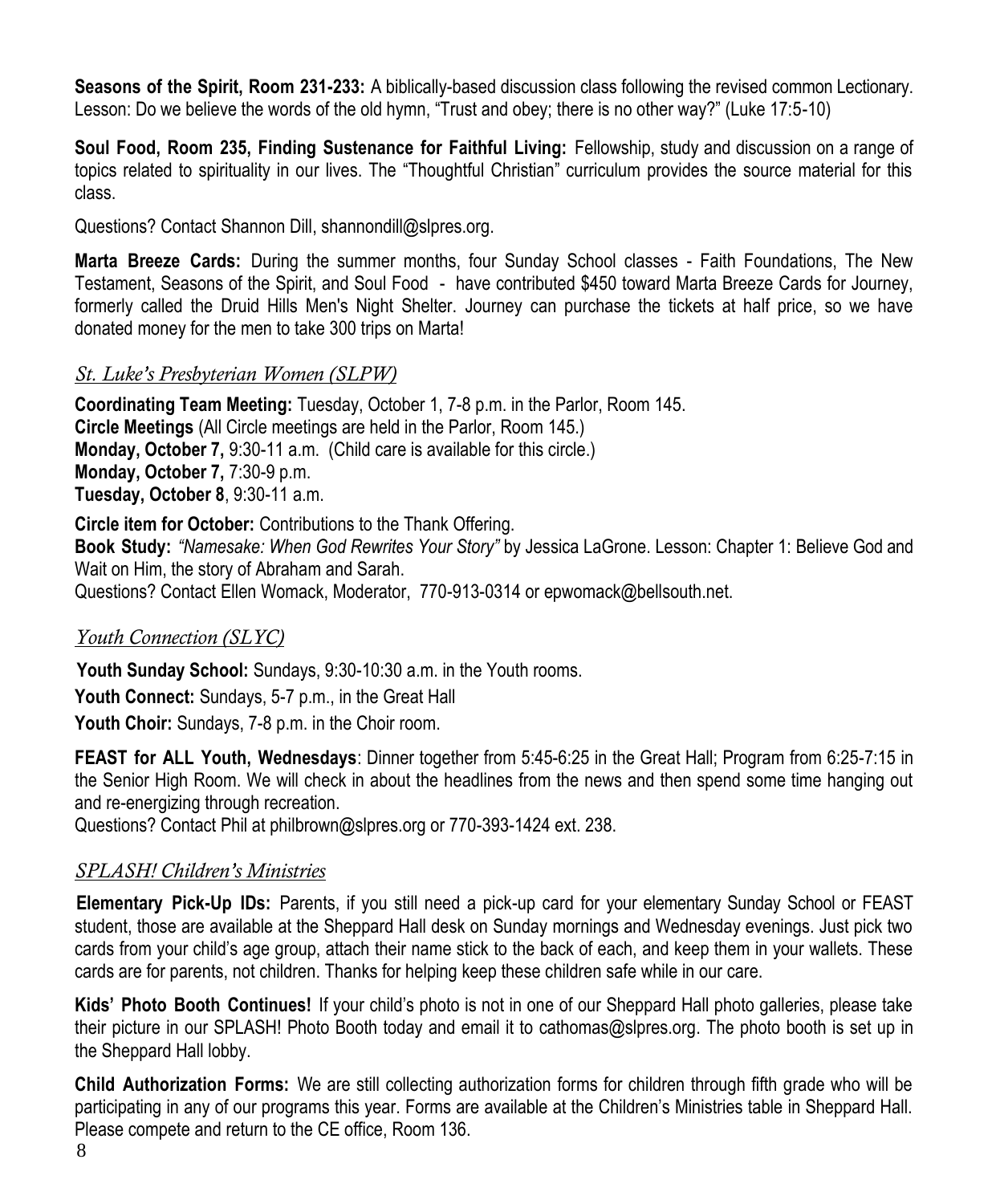#### **We're Hiring! Still Needed for Fall – contact cathomas@slpres.org**

- Two people to join our **Children's Closet**, which is a steering team and support network for our children's classes and programs.
- Three or Four people to join our **Sheppard Hall Welcome Team** and help direct members and visitors to the main lobby or to their classrooms—from 9:15-10:30 on Sunday mornings (you would only work one Sunday every three or four weeks).
- **Coming Soon:** A chance to help with Trunk-n-Treat on October 27! Check our website for a brand-new SignUpGenius with all sorts of opportunities.

### SHARE

**Last Sunday, St. Luke's Church welcomed 50 guests to its worship services.** Each Sunday, many of our pews will have a first-time or repeat visitor. Your warm welcome to our guests expresses the inviting and hospitable character of this congregation. Your smile and welcoming word make a difference.

**Boy Scout Troop 764 Annual Popcorn Fundraiser:** This is the last Sunday to purchase your popcorn! The can order the popcorn between 9:30 a.m. to 12:30 p.m. in the lobby and courtyard. The Scouts will be selling three varieties - traditional favorites such as caramel and cheese popcorn, as well as some new flavors - buffalo cheddar cheese, jalapeño cheddar cheese, and dark and white chocolate drizzle. They will also be accepting donations to send popcorn to the troops. Popcorn is a great after-school snack and makes wonderful Christmas gifts. Questions? Contact Donna Mason at 770-698-9147 or [donna.mason@me.com.](mailto:donna.mason@me.com) Thanks in advance for supporting our Scouts!

**St. Luke's Men's Golf Fellowship (SLMGF), October 12 & 19:** Due to Men's Breakfast moving back one week to October 5, the Men's Golf will play the second and third Saturdays during the moth of October. Sign-up at st-lukesgolf@att.net and provide an email address and your cell phone number. Questions? Contact Dave Elkins at d.elkins@att.net or 770-458-6415.

**Jobs & Java - St. Luke's Job Seekers Support Group on Tuesday, October 15:** We will meet at noon in Room 230 for networking and support. For information, contact Jim Garrison, jimgarrison@mindspring.com, or Jared Elliot, jared.elliot@att.net.

**Faith & Film, and Potluck Dinner on Friday, October 18:** All adults are welcome to join us for a potluck dinner and movie in Room 207 in Sheppard Hall (Senior High Room). Dinner starts at 7 p.m. and the movie starts at 7:45 p.m. We will be watching *Parental Guidance with Billy Crystal and Bette Midler.* Please RSVP at connie@salesfitness.com to let Connie and Nick Nicholson know that you are coming and if you would like to help with food.

**Marriage Enrichment Group Monthly Meetings:** Mark your calendars for the third Sunday of the month for our group meetings. Our next two fall meetings are **October 20** and November 17 from 5 to 6:30 p.m., starting in Room 203. Child care is provided. New couples or couples with questions may contact Kimey and Mark Reed at kimeyreed@gmail.com or 404-441-8614.

**OWLS (Older, Wiser, Loving Seniors), October 22:** Mark your calendars! The OWLS will next gather on Tuesday, October 22, for lunch and a program. The cost is \$7/person. Program: The Philip's Tower Celebration Choir will be with us. Please RSVP on the sign-up sheet on the lobby bulletin board.

The OWLS will be preparing a meal for the men at Journey on Sunday, October 27. If you would like to participate, contact Ellen Massey at 770-394-9386 and put your name on the sign-up sheet on the lobby bulletin board.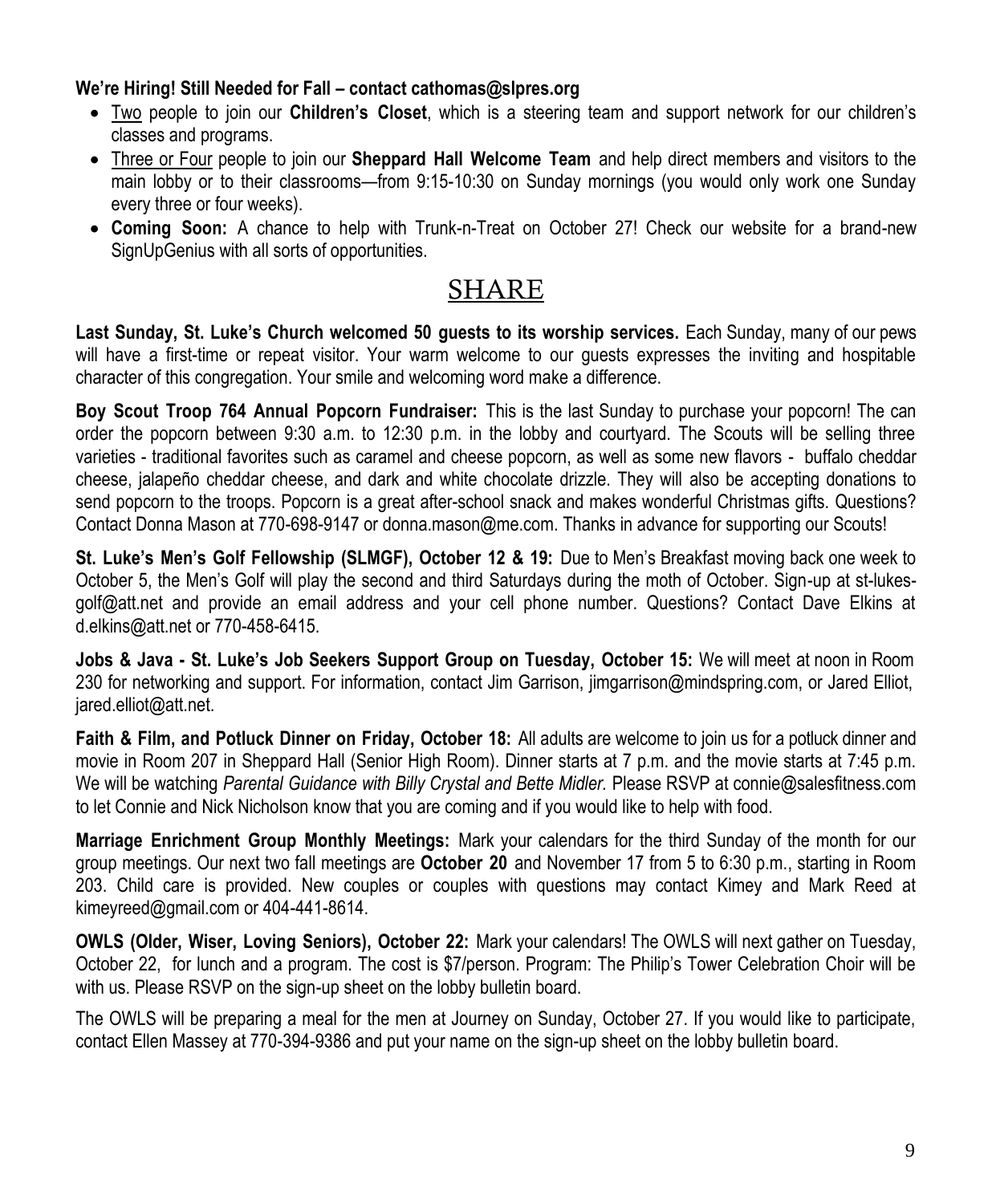**Stephen Ministry:** In Jason's sermon this month, The Parable of the Lost Sheep, he spoke of the shepherd's devotion to his flock being so strong that even when one of his sheep strayed, he knew and did all it took to bring that sheep back home. God loves each one of us in that very same way. Stephen Ministers at St. Luke's embrace the belief that each and every one of us is unique and special. It does not matter if most of our members are handling the twists and turns of life well. If one in the congregation is hurting, we hope to be a conduit to God's grace in that individual's life. We offer care, compassion and concern in a confidential manner to any ONE. Our Referrals Leaders, Shannon Dill (770-393-1424 ext. 227) or Laura Strange (770-392-9285) can be the first to lead you.

**The Worship Exploratory Task Force Committee wants to hear from you!** We are engaged in ongoing discussions on how we can better serve our congregants in worship. Please contact a member of the committee or Bruce Jones - chair, [stratocaster2@comcast.net o](mailto:stratocaster2@comcast.net)r 404-304-5346, with your comments, concerns, and suggestions. Members of the committee are Mary Louise Connor, Parker Cutler, Debi Elkins, Jim Giesler, Jill Hudson, Tom Loftis, Clair Maxwell, Wendy Moreland, Paula Morris, Roby Price, Kimey Reed, Edna Schell, Jim Schell and Jason Whitener.

#### *From the Choir Loft:*

Our music routine is a little different this year which makes it easier for more people to participate. Spots are available in all groups, so come join us! We are excited to announce Kelda Hearn as our Cherub Choir director this year. Be a part of the Toys for Tots concert and the Service of Lessons and Carols just around the corner. Enjoy fun and fellowship. Help lead worship and deepen your faith through music. Contact Clair for more information on how to be a part of one of St. Luke's most active ministries.

**Chancel Choir (adults)** Wednesdays, 7:30-9 p.m.

**Festival Ringers (youth & adults)** Wednesdays, 6:15-7:15 p.m.

**Youth Choir (6th-12th grades)** Sundays, 7-8 p.m., in the choir room

**Westminster Choir (2nd-5th grades)** Wednesdays, 5-5:45 p.m. You may register your child at http:// www.signupgenius.com/go/20F0A4EAEA72E5-westminster.

**Cherub Choir (4 years - 1st grade)** Wednesdays, 5:15-5:45 p.m. You may register your child at http:// www.signupgenius.com/go/20F0A4EAEA72E5-cherub.

**Here is what the Chancel Choir is singing next week.** You are welcome to sing with us. Just come to the choir room at 10:30 for warm up. We would love for you to join us!

**October 6:** *Gracious Spirit, Dwell with Me* arr. by K. Lee Scott.

### SERVE

**You are invited to Mountain TOP Mission Weekend:** Mountain TOP adult mission weekend is approaching! A group is attending the weekend of October 31 - November 3. Financial assistance is available. Please contact Shannon [\(shannondill@slpres.org\)](mailto:shannondill@slpres.org) for more information or to register.

**The Community Assistance Center's** *Vintage Affair 2013 ~ Celebration of Hope* will be held **Saturday, October 5** from 6 to 11 p.m. at Holy Innocents' Episcopal Church. For more information go to www.ourcac.org.

**SOS from CAC:** The Community Assistance Center's Food Pantry is empty and they need our help. The most needed items include: rice, peanut butter, jelly, cereal, canned vegetables, soup, tomato sauce and canned meats such as tuna and chicken. This month through Buy One; Share One we are collecting for CAC. Please help.

**ArtReach for Outreach!** ArtReach for Outreach! The Trinity Alternative Gift market will be holding an art contest for children and youth that runs October 6 through November 10. The winning entries will become the front cover for note cards, angel cards, and Christmas cards to be sold in the market in December, as well as for all of our Christmas season bulletins. Questions? Contact Christine Crutchfield (gafrog01@hotmail.com). There is a drop-off box in the lobby.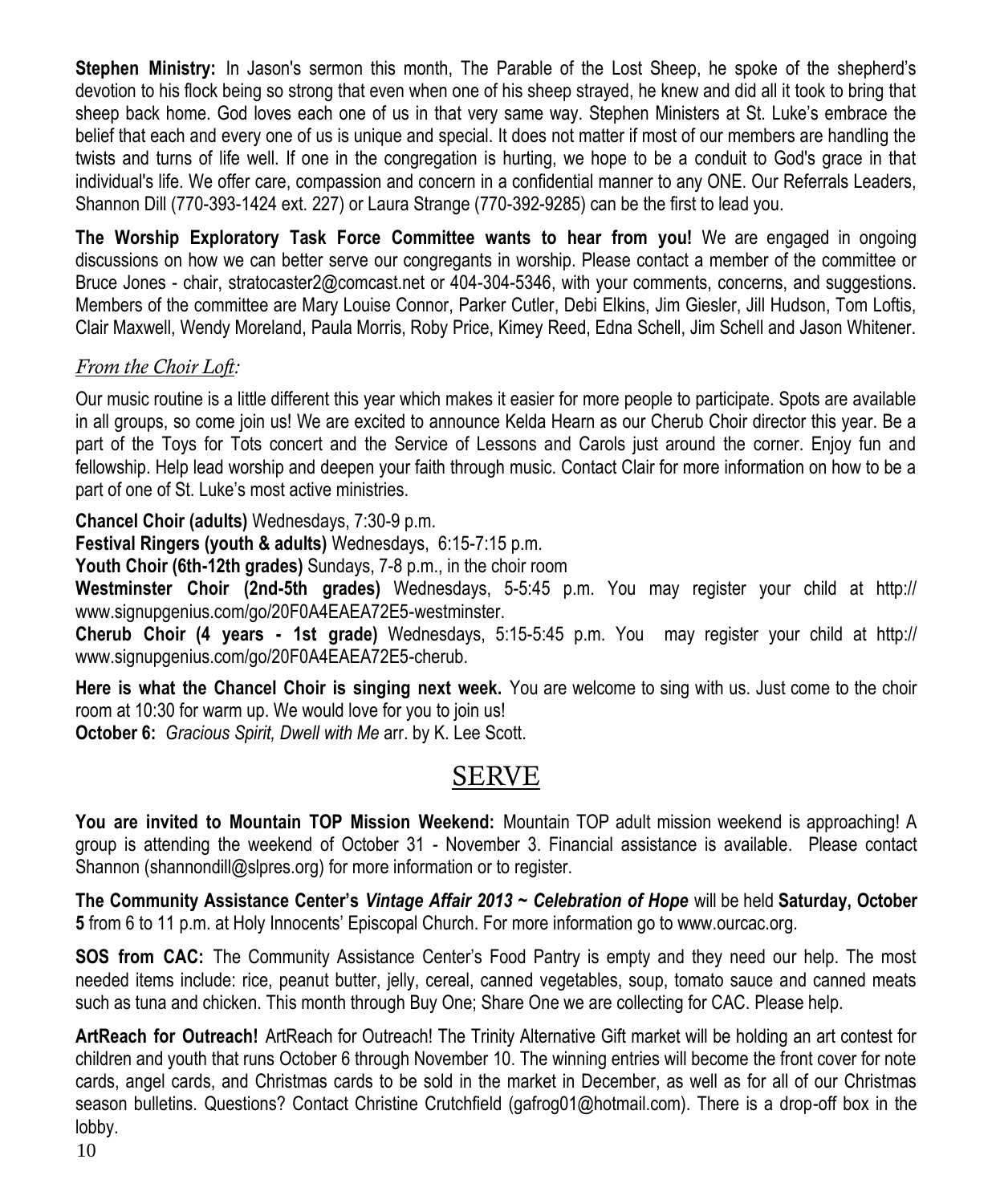**Honduras Outreach International (HOI):** Mark your calendars for the "Honduras Comes to Atlanta" event on **Thursday, November 7**, 6:30-9:00 p.m. at the Marriott Courtyard in Decatur, GA. The event will include special guests from Honduras as well as a time to honor Matt Moore, a longtime support of HOI. Tickets are \$80 per person and may be purchased online at www.hoi.org/rsvp or contact Erin Daniel at 404-327-5768.

**Share a Dinner at Journey Night Shelter:** St. Luke's provides dinner on the fourth Sunday of the month for 26 homeless men at Journey (formerly Druid Hills). Volunteers are needed for each month, September 2013 through August 2014. The following dates are still available: November 24, 2013, and February, April, May-July 2014. If you, your family, or group are willing to provide a meal one month, please sign up on the sheet on the lobby bulletin board or you may call Al Bridges at 770-394-6581.

**Buy Some; Share One:** St. Luke's has an ongoing food drive to support local organizations. We ask that *every* time you go to the grocery store, pick up one extra non-perishable item and put it in one of the carts in the main lobby (just inside the doors at the Manhasset entrance) - Buy Some; Share One! Please help fill the pantry for neighbors seeking assistance. We are now collecting for the Community Assistance Center.

**Get together with some friends for a continental breakfast here at St. Luke's every Sunday morning.** If you and your friends could furnish one of these breakfasts, we will be glad to reimburse you. Please sign up on http://www.signupgenius.com/go/10C094DADAC22AB9-continental or contact Jay Burton, jburton@mfllaw.com.

**Looking to serve your church?** There is a need for those willing to serve in a friendly and welcoming way as ushers. Duties include greeting everyone, passing out bulletins, taking up the offering, directing congregants during communion, and tidying up after worship. Questions? Contact John Tienken, 770-394-1104, tienkenj@gmail.com.

**R.O.C.K. (Reaching Out Through Crocheting & Knitting):** Wednesdays, 10 a.m. - noon. Men and women, young and not quite so young, of varying skill levels (absolute beginners to experts) are welcome! We make a variety of items for outreach projects.

**Looking for a great way to meet other St. Luke's members while serving our congregation?** St. Luke's meal ministry provides meals for families or individuals who are recovering from a recent surgery or illness, suffering from the loss of a loved one, or celebrating the birth or adoption of a new baby. If you are interested in delivering a meal to a congregation member or would like more information, please contact Krissy Williams at bkcook71@yahoo.com.

**Prayer Ministry:** Our St. Luke's Prayer Ministry Team is involved in intercessory prayer. Intercessory prayer is the act of praying on behalf of others. The Bible is clear that Christians are called to be intercessors. If you would like to become a part of the Prayer Ministry Team, contact Paula Barbin, barbin@fulton.K12.ga.us or 678-297-9877.

#### Elders

**Class of 2014:** Tricia Bridges, Jim Bryant, Faye Cashwell (Clerk of Session), Parker Cutler (Youth Elder), Annie Hardy, Sally Joyce, David King, Dick Miller, John Ray. **Class of 2015:** Jennie Burroughs, Jared Elliot, Tricia Igleheart, Fern Mitropoulos, Mark Reed, Chris Wiseman, Chris Wallace, Les Woodsides. **Class of 2016:** Rich Crutchfield, Mary Guerrant, Tom Loftis, David McKenney, Wayne Radloff, Mark Ryan, David Tharp, Allison Thornton.

#### Deacons

**Class of 2014:** Diane Beidl, Jay Burton, Jim Giesler (Moderator), Joyce Johnson, Jean Kammerer, Paula Morris, Luis Sepulveda, Carol Sweigert, Kris Turnbull. **Class of 2015:** Maria Barnhart, Matt Biggerstaff, Sarah Caverhill, Peter Keohane, Julie Knotts, Billy Martin, Gena Spears, Taylor Vivian, Krissy Williams. **Class of 2016:** Sandra Clay, Amanda Dunnick, Shawn Hamlin, Niki Rabren, Katherine Robeson, Rebecca Strickland, Jenny Troha, Michelle Vail, Meg Wallace.